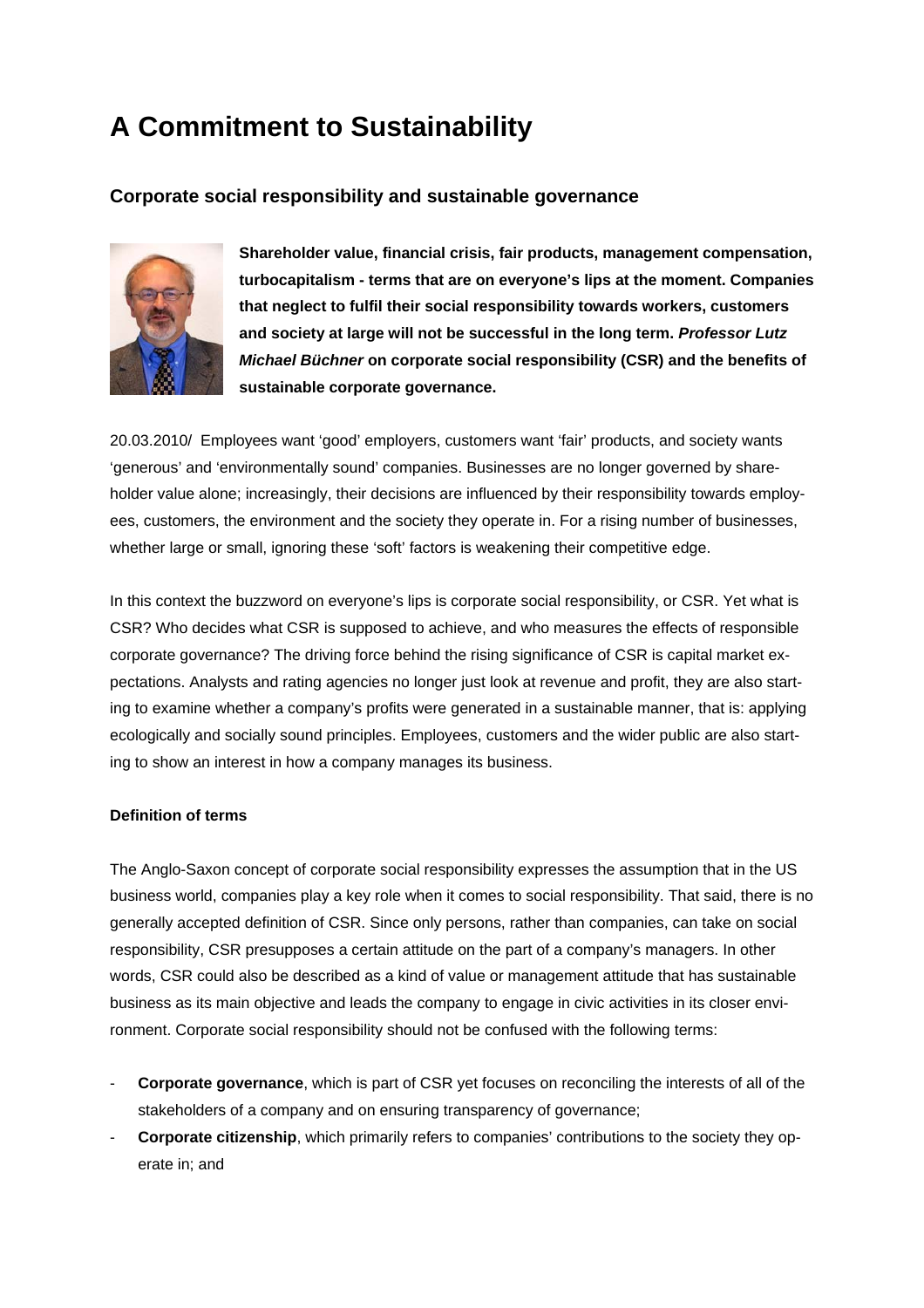- **(Corporate) sustainability**, which is defined as meeting the needs of the present without compromising the ability of future generations to meet their own needs.

Unlike corporate social responsibility, sustainability refers not only to a company's responsibility towards its stakeholders, taking into account economic, ecological and social aspects, but also to its responsibility towards humanity as a whole, towards the environment and towards future generations. CSR is an integral element of sustainable corporate governance.

# **Aspects of social responsibility**

More specifically, companies fulfil their responsibilities towards society if they...

- treat their employees fairly, support them and allow them to participate,
- preserve natural resources and use them efficiently,
- ensure that the production processes in their value chain are socially and ecologically sound,
- comply with core labor standards and respect human rights,
- contribute to the common good,
- invest strongly in education and training,
- promote cultural diversity and tolerance throughout the company,
- engage in fair competition,
- seek to prevent corruption,
- maintain transparency concerning their corporate governance, and
- respect consumers' rights and interests.

# **CSR - a European issue**

The European Union's activities in the field of corporate social responsibility are based on the assumption that an economy can only be successful in the long term if in addition to economic aspects, it takes equal account of the social, ecological and welfare interests of all stakeholders. Based on the Lisbon Strategy, which the EU adopted in 2000 with the aim of becoming, by 2010, the most competitive and dynamic knowledge-based economy in the world without losing sight of the social aspects of growth, in its 2001 Green Paper the European Commission drew up a European definition of corporate social responsibility. Here, CSR is a 'concept whereby companies integrate social and environmental concerns' - beyond mere compliance - 'in their business operations and in their interaction with their stakeholders on a voluntary basis.' Corporate social responsibility, then, is based on three fundamental principles:

- It is a holistic concept of corporate governance (economic, ecological, social).
- It is voluntary.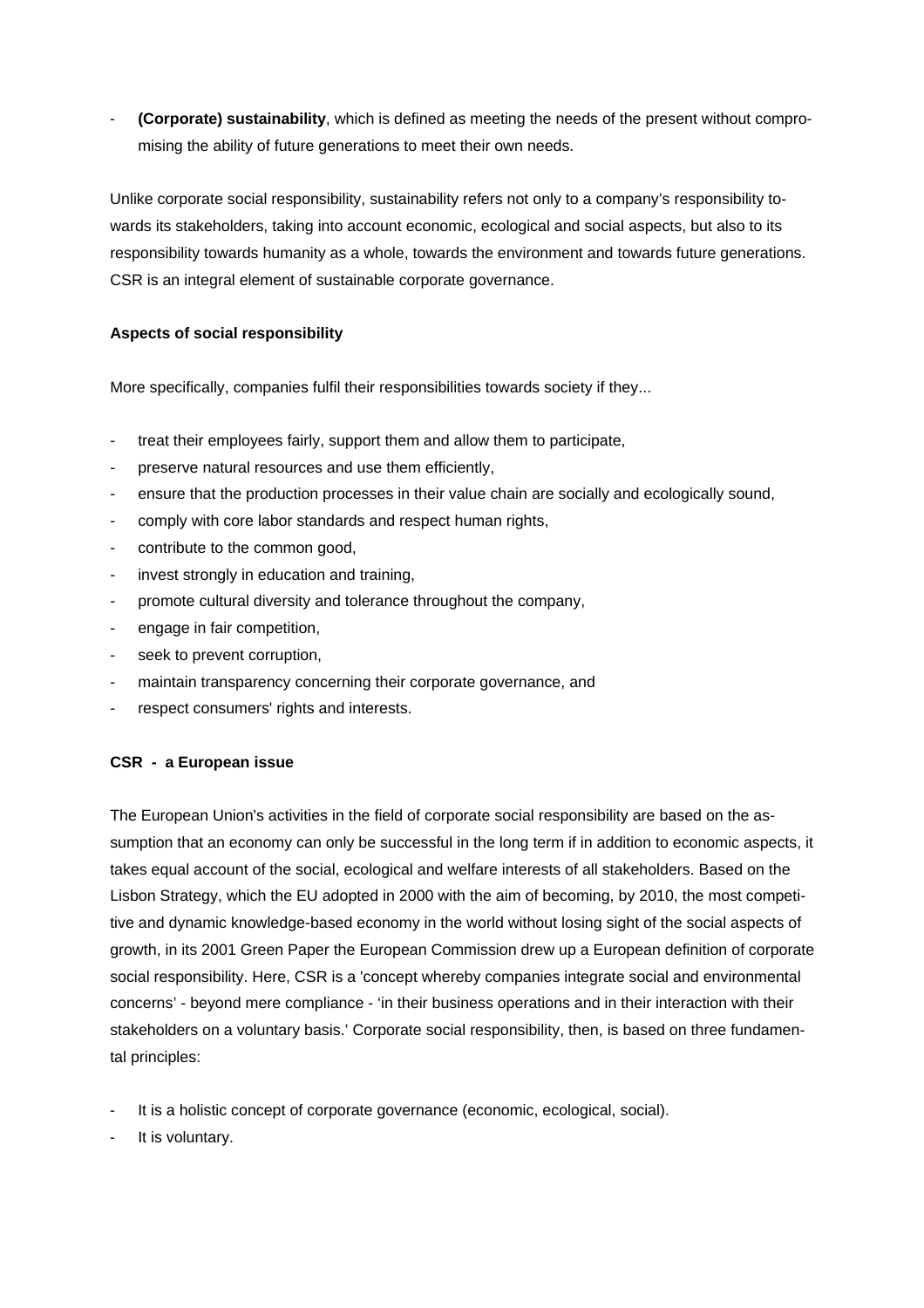The 'best practice' approach prevails. In other words, it does not suffice just to fulfil legal expectations; a company must invest in human capital, the environment and its relations with stakeholders.

In addition to the Green Paper, in 2002 the Commission published a Communication 'concerning corporate social responsibility: a business contribution to sustainable development'. The European Multi-Stakeholder Forum on CSR, composed of representatives of companies and NGOs, was set up the same year. Finally, in 2006 the European Alliance for Corporate Social Responsibility, a joint initiative of the European Commission and the business community, was launched as an open partnership for enterprises to promote and encourage CSR.

# **Bringing corporate culture to life: a prerequisite**

The basic idea behind corporate social responsibility is that of a partnership between the state, the private sector and civil society. CSR presupposes a positive corporate culture that is reflected in the way the company is managed and structured.

Sustainability management must take a holistic approach and has to be integrated into core corporate governance processes. These days, growing emphasis is given to the measurability of corporate activity. For this reason, CSR if used purely as a marketing tool will not satisfy the demands of the market. There are three types of corporate social responsibility:

- CSR that is motivated by intrinsic economic interests,
- CSR as an element of risk management,
- and the implementation of CSR concepts in order to follow a trend or fashion.

If treated as part of a long-term strategy, CSR can deliver benefits to the company, to its stakeholders (especially its employees, customers and the environment) and to society at large. A genuinely valueoriented and sustainable management approach leads to measurable positive economic results and in turn improves the competitive position of the company, be it small, large or medium-sized. Among the main benefits are an improved working environment, a more motivated workforce, and greater productivity. There is more interest from customers and investors, the company's position in the market is strengthened and its enterprise value is enhanced. For a company seeking to employ skilled workers **employer branding**, which determines a company's attractiveness as an employer, plays a major role, not just for potential applicants. Many companies are starting to focus on their CSR performance. The quality of their efforts is measured, evaluated and documented in CSR reports.

# **The principles of CSR**

Corporate social responsibility as a management concept recognizes the fact that companies maintain diverse relationships with their environment. 'Environment' in this sense refers to both the actual envi-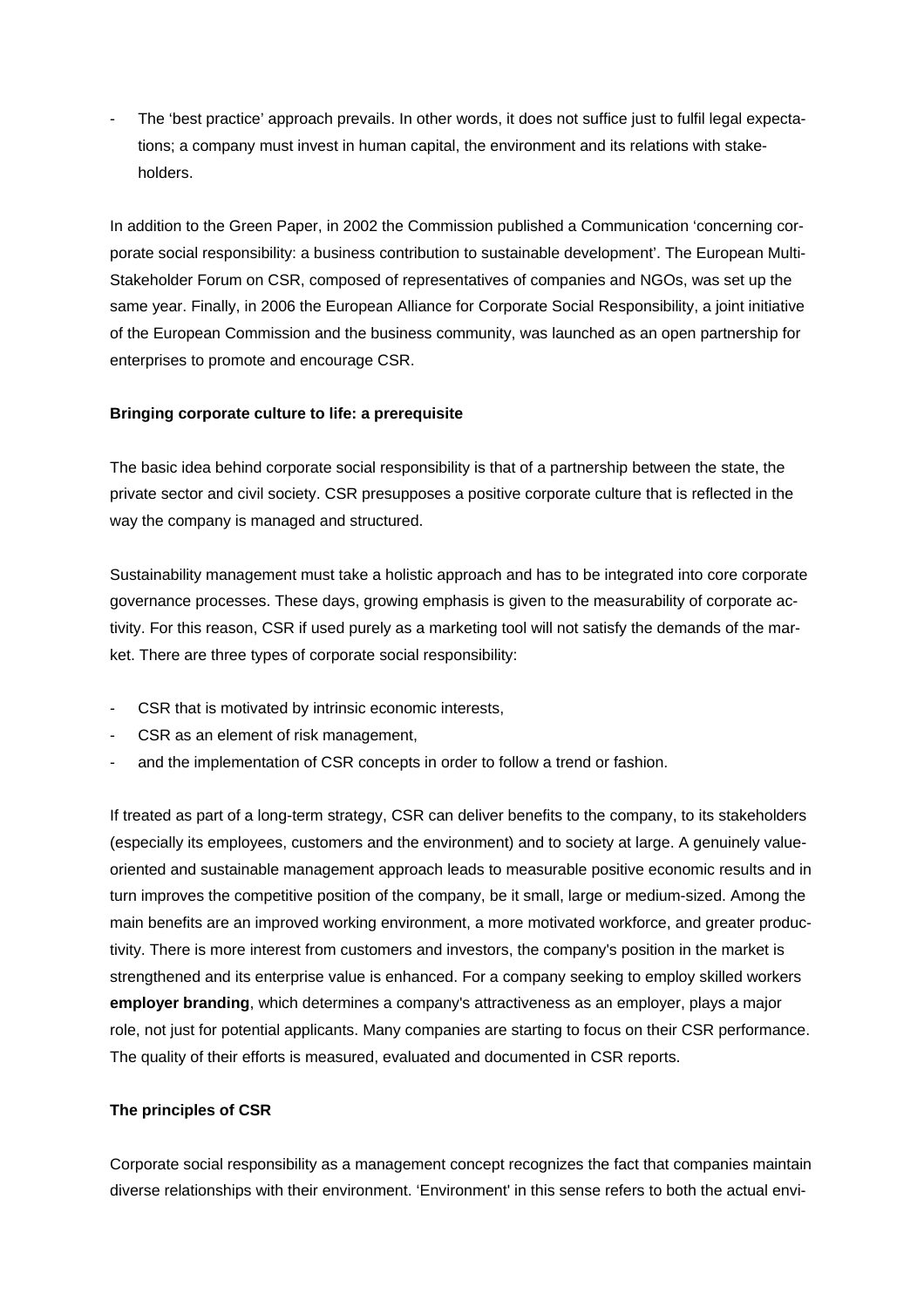ronment and the companies' stakeholders - employees, customers, suppliers, NGOs, banks, local authorities, neighbors, investors, and shareholders. The dialog with these external groups contributes towards the company's success. Besides, a company's conduct towards its employees plays a major role. Employees are a company's key players, and they ensure the continued high quality of its products. They represent the company's face to the customer. In this context, exercising one's responsibility towards society goes beyond the existing legal framework. All companies, regardless of their size, offer enormous potential in this respect. For instance they can offer basic and advanced training, or introduce diversity management. The European interpretation of corporate social responsibility makes a distinction between the internal and the external dimension of CSR. The internal dimension covers

- occupational health and safety,
- working conditions,
- HR development, basic and advanced training, age management,
- work-life balance,
- internal communication and the quality of the social dialogue,
- corporate environmental protection, risk management,
- and corporate visions and values.

By contrast, the external dimension covers

- global environmental protection,
- respect for human rights,
- compliance with international quidelines,
- fair trade initiatives,
- and social commitment of the company.

The careful consideration of the ecological problems that result from production, transportation, packaging and waste disposal makes a sustainable contribution to society. The responsibility that large companies have for their global supply chains requires them to have special supply chain management strategies that ensure compliance with existing standards. In their role as suppliers and subcontractors, small and medium-sized enterprises are often part of the value chain. Also, procurement guidelines often contain a series of 'soft' factors that play a role in connection with tenders, and also when applying for credit. Finally, CSR also extends to include companies' civil society engagement in a wide variety of forms, such as sponsorship.

#### **Outlook**

The second part of this paper, which is scheduled for publication in one of the next issues of *der betriebsrat*, examines the international standards, guidelines and agreements with which companies are increasingly confronted. Attention will be given to corporate social responsibility as an area of activity for employee representatives in supervisory boards and works councils.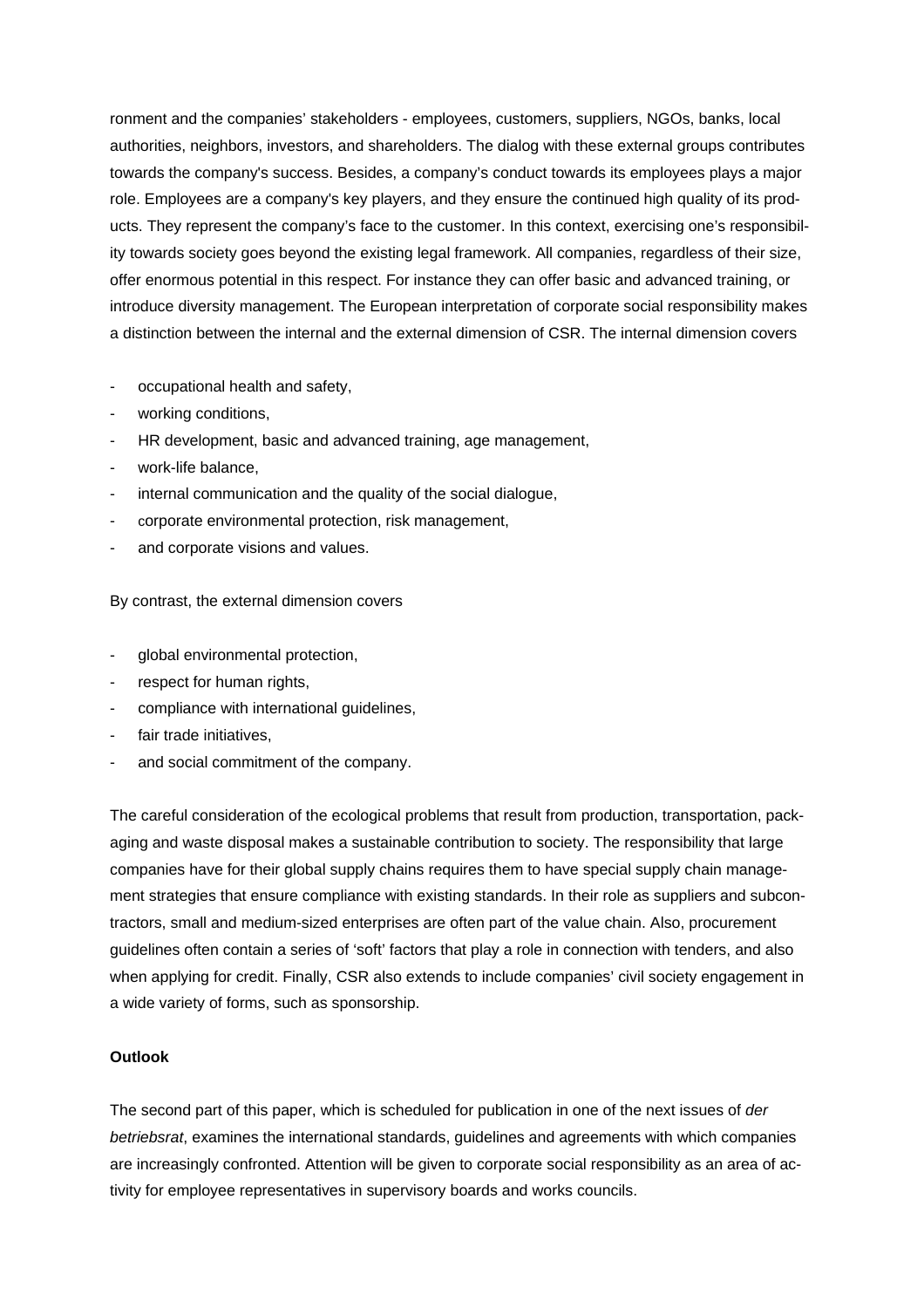*On page 18 of issue 12/2009 of* **der betriebrat** *Professor Lutz Michael Büchner explained the principles underlying corporate social responsibility and why companies cannot afford to ignore it. Here, the author discusses the international institutional framework for CSR, the role of the trade unions, and the relevance of CSR for employee representatives.* 

At the international level the Global Compact, the OECD and the International Labor Organization have created an institutional framework for CSR that has been instrumental in shaping the European approach.

## **The Global Compact**

The United Nations Global Compact is a strategic policy initiative that dates back to 1999 and, by the time of writing, had grown to cover more than 4,000 businesses from 120 countries. It maintains a network that spans around 130 countries. Member businesses are expected to

- support and respect internationally proclaimed human rights,
- ensure they are not complicit in human rights abuses,
- uphold the freedom of association and the effective recognition of the right to collective bargaining,
- eliminate all forms of forced and compulsory labor,
- abolish child labor,
- eliminate discrimination in respect of employment and occupation,
- support a precautionary approach to environmental challenges,
- undertake initiatives to promote greater environmental responsibility,
- develop and propagate environmentally friendly technologies,
- and work against corruption in all its forms, including extortion and bribery.

Several governments, UN agencies and NGOs support the Global Compact. However, the initiative has attracted criticism in particular from NGOs, which claim that its membership criteria are not strict enough and that its standards are based on documents that represent a general consensus and so are covered by national legislation anyway. Members need not fear any sanctions or checks, they claim; also, Global Compact participation could be misused by hangers-on as a marketing tool, putting the reputation of this valuable global initiative into jeopardy.

#### **OECD Guidelines for Multinational Enterprises**

In contrast to the Global Compact, the OECD's Guidelines for Multinational Enterprises (MNEs) represent the only multilaterally recognized code to have been jointly adopted by governments. The Guide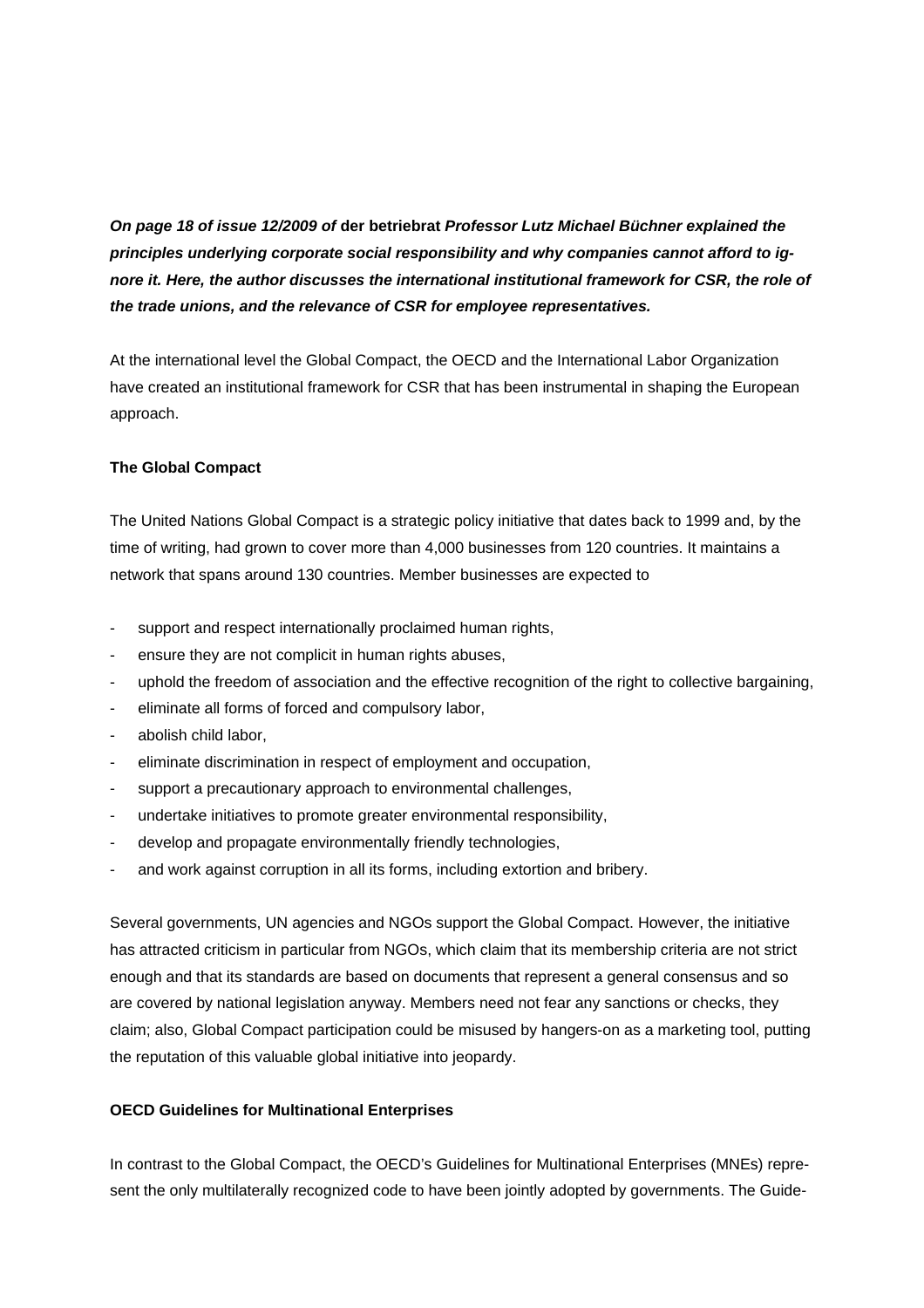lines are recommendations addressed by governments to MNEs operating in or from OECD countries. Like the Global Compact, they make reference to business ethics, including employment and industrial relations, human rights, environment, information disclosure, combating bribery, competition, consumer interests, science and technology, and taxation.

Compliance with the Guidelines is monitored jointly by governments, businesses, business associations, unions, other employee organizations and NGOs at the national and international level.

The Global Compact and the OECD Guidelines are complementary global instruments for promoting corporate responsibility. They should not be perceived as competing alternatives. Both are based on the principle of self-regulation. There are differences, however, in terms of their implementation and enforcement mechanisms. The OECD Guidelines appear more effective in that respect.

# **ILO Declaration of Principles**

The International Labor Organization's tripartite Declaration of Principles concerning Multinational Enterprises and Social Policy of 1977/2000 is another framework of reference for businesses. The Declaration was jointly negotiated and adopted by governments, employee and employer organizations and is hence based on broad consensus. Unlike the OECD Guidelines the Declaration restricts itself exclusively to sociopolitical issues, and is to be observed merely on a voluntary basis. Specifically, it recommends that

- multinational enterprises, particularly when operating in developing countries, should endeavor to increase employment opportunities,
- policies designed to promote equality of opportunity and treatment in employment should be pursued,
- multinationals should seek to provide stable employment,
- multinationals should ensure that training is provided for all of their employees in the host country,
- multinationals should provide the best possible wages, benefits and conditions of work, and
- workers should have freedom of association and the right to organize.

# **Global Reporting Initiative**

The idea behind the Global Reporting Initiative (GRI) is that reports on businesses' economic and social achievements become just as commonplace as those on their financial performance. The GRI stipulates specific guidelines on sustainable reporting as well as recommendations for companies on how to communicate their CSR activities effectively. GRI is based on a set of Reporting Principles that aim to give stakeholders a clearer picture on the one hand, and enable a comparison of the various social and ecological approaches and measures on the other. These Reporting Principles are:

transparency,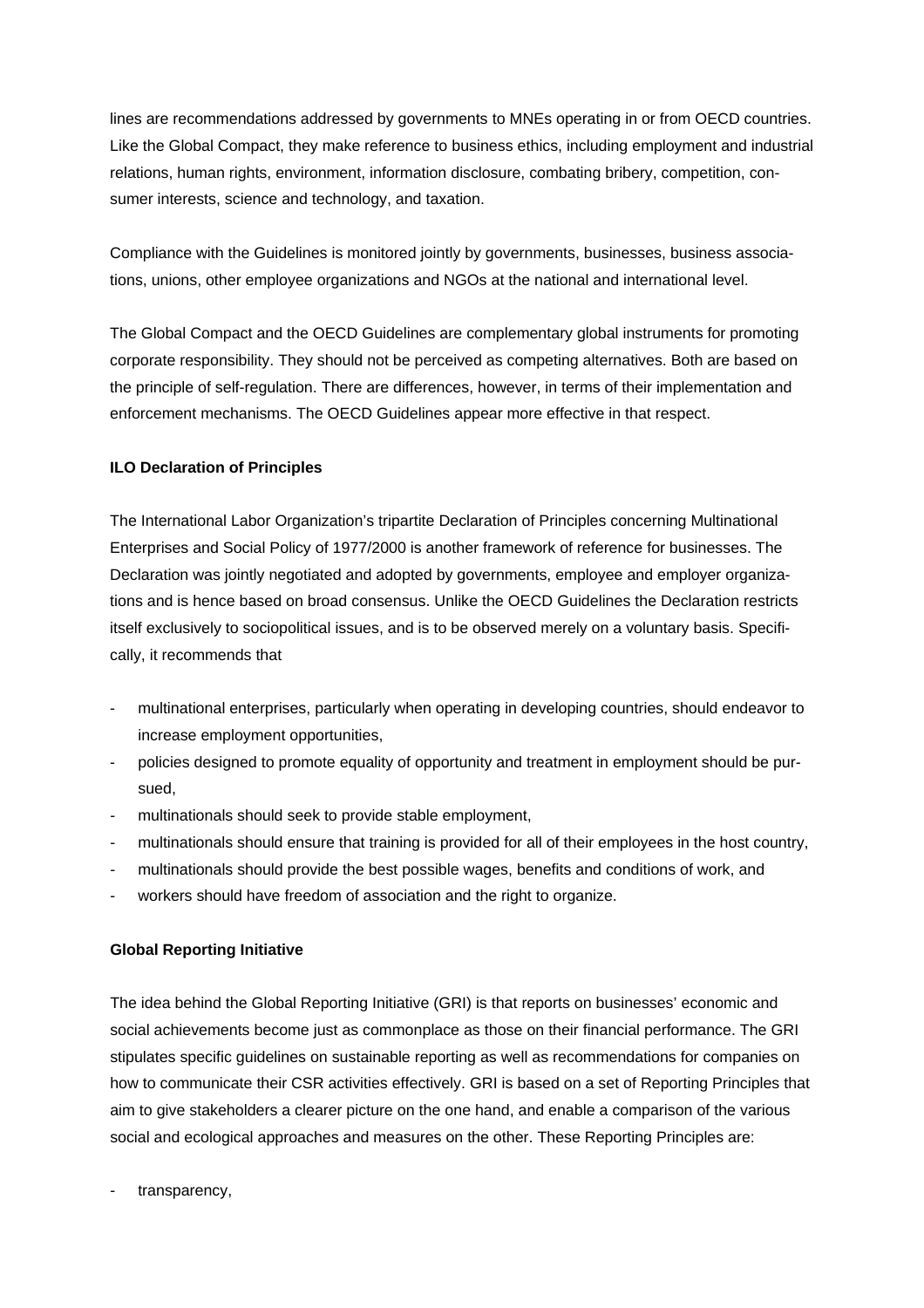- stakeholder inclusiveness,
- reliability,
- completeness,
- materiality,
- sustainability context (performance in a wider ecological, economic and social context),
- accuracy,
- balance,
- comparability,
- clarity,
- and timeliness.

# **CSR Europe**

Besides these international institutions and frameworks there are also several international CSR platforms. One of them is CSR Europe, a business network for corporations striving to integrate CSR into the way they do business. At the time of writing, the network had 75 multinational corporations and 25 national partner organizations as members.

# **Industry and corporate codes**

Industry and corporate codes play an increasingly important role in connection with CSR.

# **Industry codes**

Industry codes are regulations on social and ecological values that, generally speaking, the representatives of a given branch of industry negotiate with an industry union. These voluntary agreements are intended for all companies in the industry in question. Existing codes include

- the code of business practices for the toy industry (1995, 2001);
- the code of conduct for the textile and apparel industry (1997);
- the code of conduct for the sugar industry (2003),
- the Joint Declaration on CSR of UNI Telecom Global Union and ETNO (2007),
- the guidelines governing responsible action in the social market economy, adopted in 2008 by Germany's Mining, Chemical and Energy Industrial Union IG BCE and the German chemical employers' association BAVC.

There are also a number of International Framework Agreements, or IFAs, which serve as globally binding formal agreements between international industry unions and multinational corporations. Most IFAs focus on compliance with the ILO's core labor standards, payment of adequate wages, ensuring humane working conditions and occupational health and safety. They are frequently only valid for the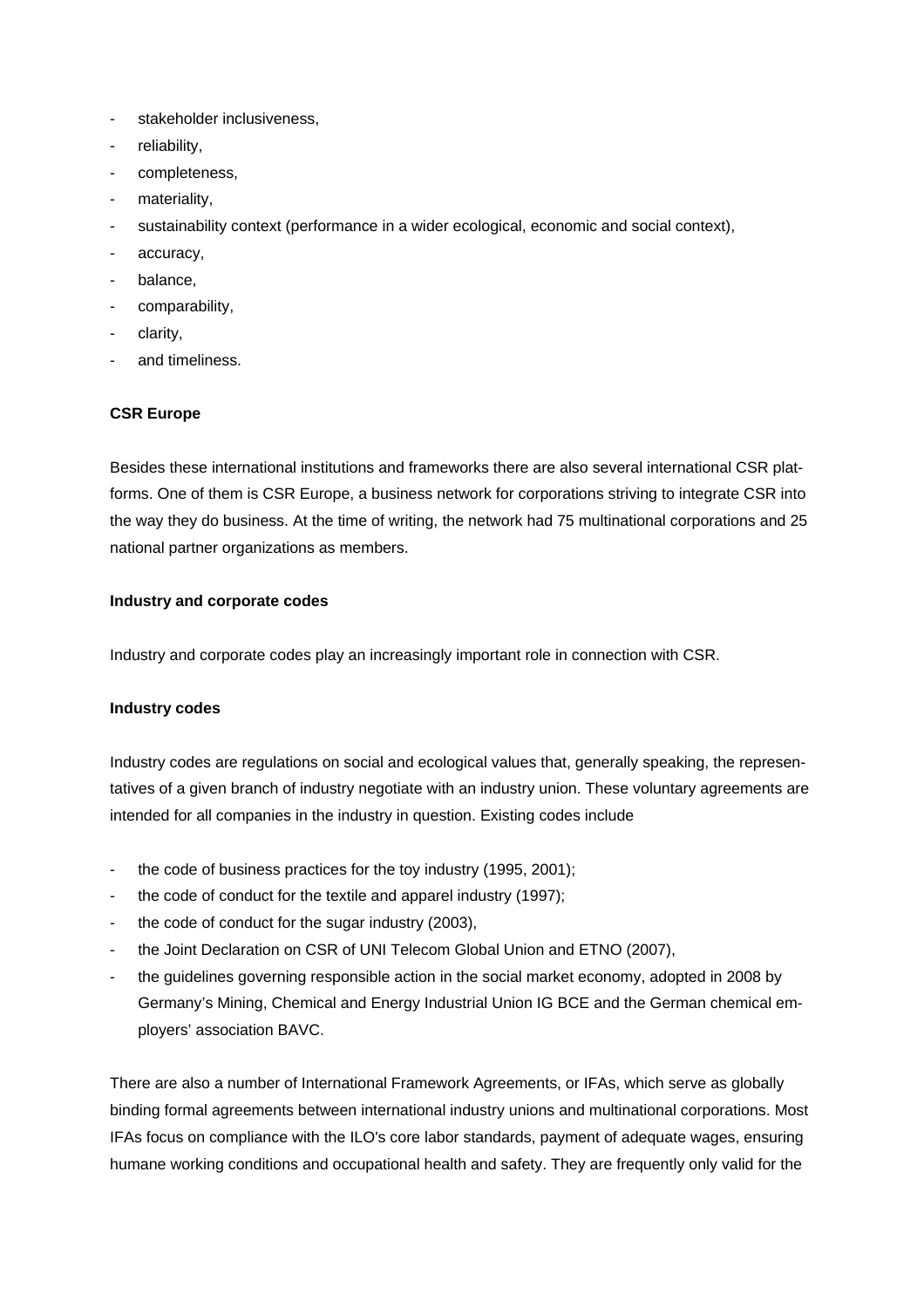corporations themselves, but not - which would be preferable - for companies further down the supply chain.

## **Corporate codes**

Corporate codes are sets of rules that businesses adopt in order to systematically integrate their ecological and social principles and values into the corporate culture. Many of these codes also cover the businesses' supply chains. In fact supply chains are increasingly coming into the public focus, notably in the toy and textile industries. The idea is that companies should do everything in their power to ensure that existing regulations (e.g. the Global Compact, OECD Guidelines) are observed by all stakeholders, including suppliers, wherever they are in the world. While corporate codes can take many different shapes, most follow the same basic principles:

- They are aligned with the ILO's core labor standards
- They correspond to the OECD Guidelines and the Global Compact
- They are linked to the Universal Declaration of Human Rights
- They contain environmental commitments
- They refer to general working hours and the payment of living wages
- They refer to industrial health and safety standards
- They call for socially responsible corporate action
- They contain a reference to the social dialogue.

Corporate codes serve to turn compliance with ecological and social standards into a systematic element of corporate policy. The institutional framework that has come to dominate the field of CSR demonstrates that there are a multitude of approaches that are putting companies under pressure to rethink their ecological and social attitudes. The opinions of the capital market are increasingly influenced by the degree to which companies are meeting these standards.

## **Relevance of CSR for employee representatives**

CSR is a significant issue not just for employee representatives in supervisory boards, but also for members of smaller-scale works councils as well as of central and group works councils. The same is true for European Works Councils. While responsibility for sustainable action remains with the business itself, its owners or management boards, involving employee representation bodies in CSR activities can open up a whole range of opportunities:

- they participate in shaping the business's values,
- they are called upon to monitor full compliance with those values, and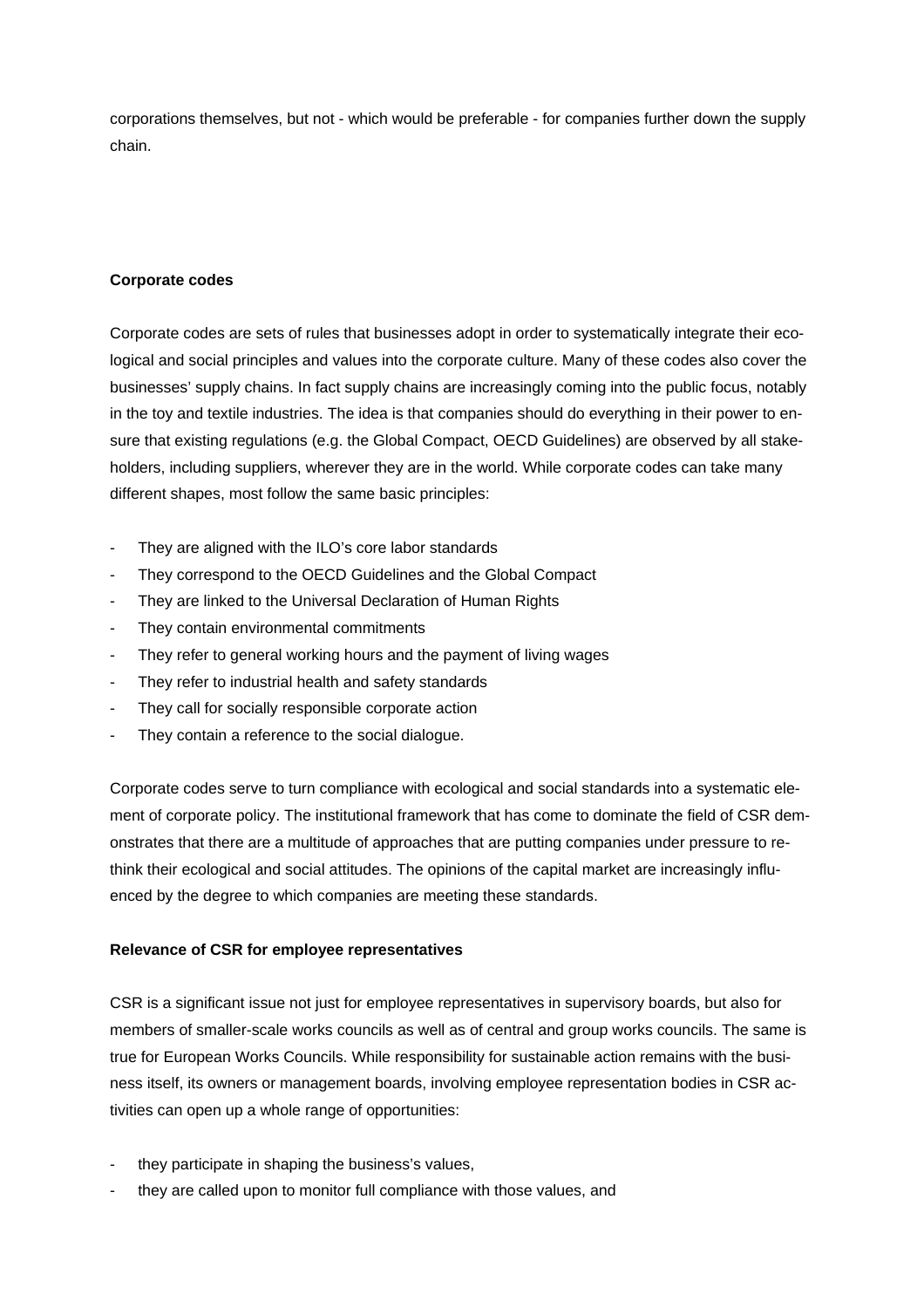they exercise their actual duties in line with the principle of sustainability.

Since they are often also perceived as 'co-managers', they can come to play a kind of watchdog role.

## **Relevance of CSR for works councils**

Looking at CSR in a corporate context it is clear that the subject, within the internal framework of the Works Constitution Act, offers the representation bodies a variety of opportunities for action. Most of these relate to human resources management (e.g. social standards, equal opportunities, health, equal treatment, work-life balance, OHS, reorganizations, and resource management) and can be exercised via existing negotiation and decision-making rights.

However, companies often fail to consult works councils when drawing up their social and environmental standards, guidelines and other internal codes of conduct - a deficit that needs to be addressed. The type and intensity of works council participation will depend on the company's corporate culture in general and the status inside the company of the social dialogue in particular. Liaising with NGOs can be very helpful in this respect. The representation bodies should seek to participate in these external fields of action, too.

#### **European and Worldwide Works Councils**

Where companies with European or worldwide operations are concerned, mention should be made of the special function of European Works Councils and, where applicable (e.g. Volkswagen), Worldwide Works Councils. Since European Works have information and consultation rights when it comes to transnational issues, they also have a role to play in connection with CSR. For one, EWCs can request management to provide them with information on relevant areas of the group's business; they can also monitor whether the subsidiaries implement and comply with corporate codes. In other words, they can demand that the principles underlying these codes be respected. These principles can relate to environmental and data protection, diversity management, and compliance with core labor standards and the OECD Guidelines, amongst other issues. In addition, EWCs are called upon to conclude binding agreements with management in order to improve labor, social and environmental standards at all sites where multinational corporations are present. This is another area where cooperation with NGOs plays a major role. Meanwhile a large number of transnational agreements have been concluded between EWCs and the management of multinational enterprises. The European Commission calls upon European Works Councils to help draw up constructive solutions to CSR issues, hence integrating CSR in the organized social dialogue. The approach helps all stakeholders to adapt to globalizationinduced changes. Again, cooperation with NGOs is an important element of this process, too.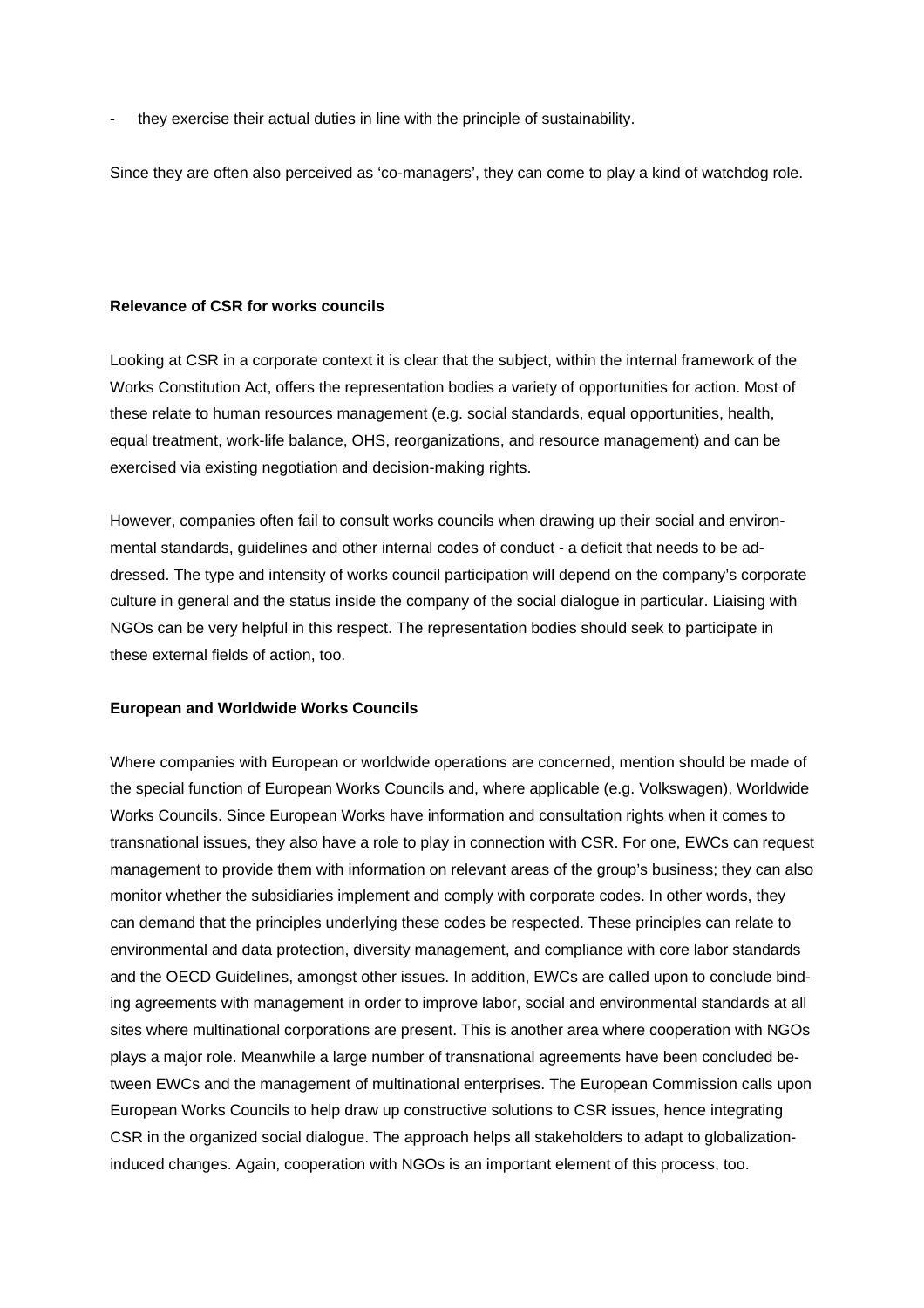For instance, Electricité de France (EdF) has drawn up a global CSR agreement that was signed by the management and the unions of all subsidiaries in the group. The European Works Council played an instrumental role in this process. EdF also set up a working group with equal representation from both sides of industry that is charged with performing an annual analysis of progress made in this area, as well as of any problems the company encountered.

#### **More opportunities than risks**

All this having been said, it is important not to forget that the involvement of employee representatives in CSR does have its risks. In particular, there is a risk that the employer side may use voluntary selfcommitments to argue against the necessity of works agreements. There is also a risk of being drawn into CSR projects that primarily function as good PR for the company. However, on balance there are more opportunities than risks. Since management and works councils approach CSR and sustainable management from different angles, it is important to ensure that the works councils and employee representatives exercise their influence in the supervisory bodies. They are in a position to exercise that influence, above and beyond their legal rights, in order to shape and monitor CSR processes, which ultimately benefits the company and in turn the company's job situation.

## **Summary**

In summary, it is fair to claim that CSR is an instrument that helps to improve a company's competitive position - which not least leads to more job security - and to create new products and markets, not just in the name of short-term success, but also with the aim of assuming long-term responsibility towards society. Integrating elements of sustainability into corporate strategies and business processes delivers a multitude of benefits in three basic areas:

- Improved financial performance,
- improved risk and reputation management,
- and improved stakeholder relations.

Works councils, employee representatives in supervisory boards and the unions are all called upon to sit down and genuinely deal with corporate social responsibility and sustainable management; only then can they leverage all the influence they have. This is true for large companies and, in particular measure, for small and medium-sized enterprises. A holistic, sustainable management approach is always a competitive advantage. There is a willingness on the part of management to negotiate on CSR with the employee representatives and also draw up binding agreements with the European Works Councils, which is all the more a reason to be thoroughly prepared when the time comes. Works councils should carefully monitor their company's CSR activities. To this end, they need to